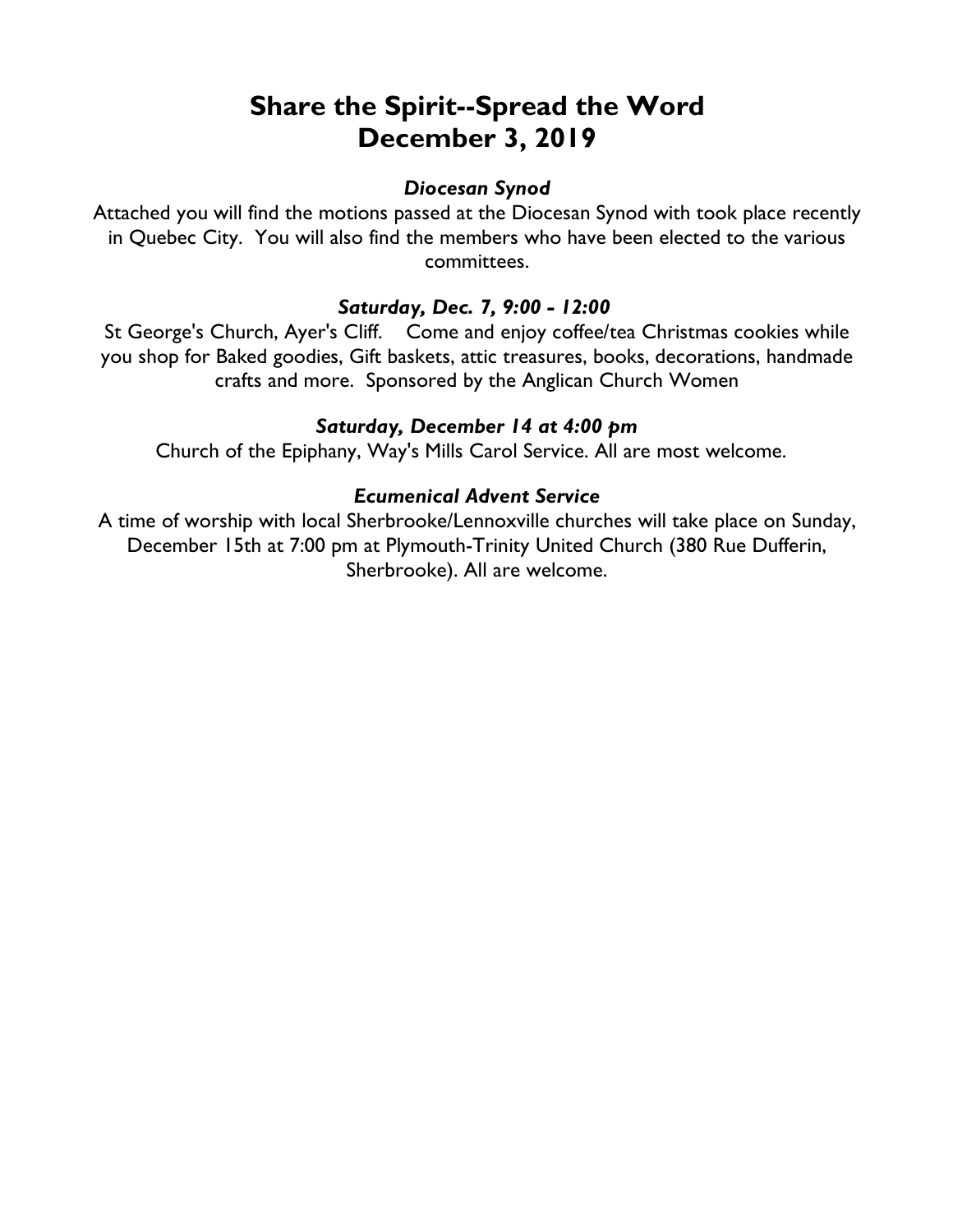#### **Quebec Diocesan Synod 2019**

Election results

**1. Registrar:** Dr. Sean Otto (acclaimed)

## **2. Assistant Secretary of Synod:**

Dale Keats (acclaimed)

## **3. Delegates to Provincial Synod (2 lay/2 cleric required + alternates):**

- Lay: Dale Keats; Ruth Sheeran; Samuel Sinayigaye (alternate)
- Clerical: The Rev. Francie Keats; The Rev. Joshua Paetkau;
- Youth: -

## **4. Delegates to General Synod (2 lay/2 cleric required + alternates):**

- Lay: Candace Aitkens; Stephen Kohner; Sean Otto (alternate)
- Clerical: The Rev. Canon Giuseppe Gagliano; The Rev. Canon Jeffrey Metcalfe; The Rev. Joshua Paetkau (alternate)
- Youth: Spencer Nadeau (acclaimed)

#### **5. DEC: (2 from each deanery/region; no more than 1/3 of the total may be clerics)**

- Gaspé: Candace Aitkens; Bethany Fehr Paektau; Margaret Ann Mauger (alternate)
- North Shore: Dale Keats; Jody Lessard; The Rev. Francie Keats (alternate)
- St. Francis: Ruth Sheeran; The Ven. Dr. Edward Simonton; Sam Borsman (alternate)
- St-Laurent: Samuel Sinayigaye; Le Vénérable Pierre Voyer; Jean Thivièrge (alternate)
- Quebec: Anne Chapman; The Very Rev. Christian Schreiner; Louisa Blair (alternate)
- Kawawachikamach: Susan Nabinicaboo; Robert Swappie; The Rev. Silas Nabinicaboo (alternate)

#### **6. Lay member of the Cathedral Centenary Fund:**

Anne Chapman

#### **7. Board of Triers (alphabetical order)**

The Rev. Canon Giuseppe Gagliano; The Rev. Francie Keats; The Rev. Canon Jeffrey Metcalfe; The Rev. Cynthia Patterson; Le Vén. Pierre Voyer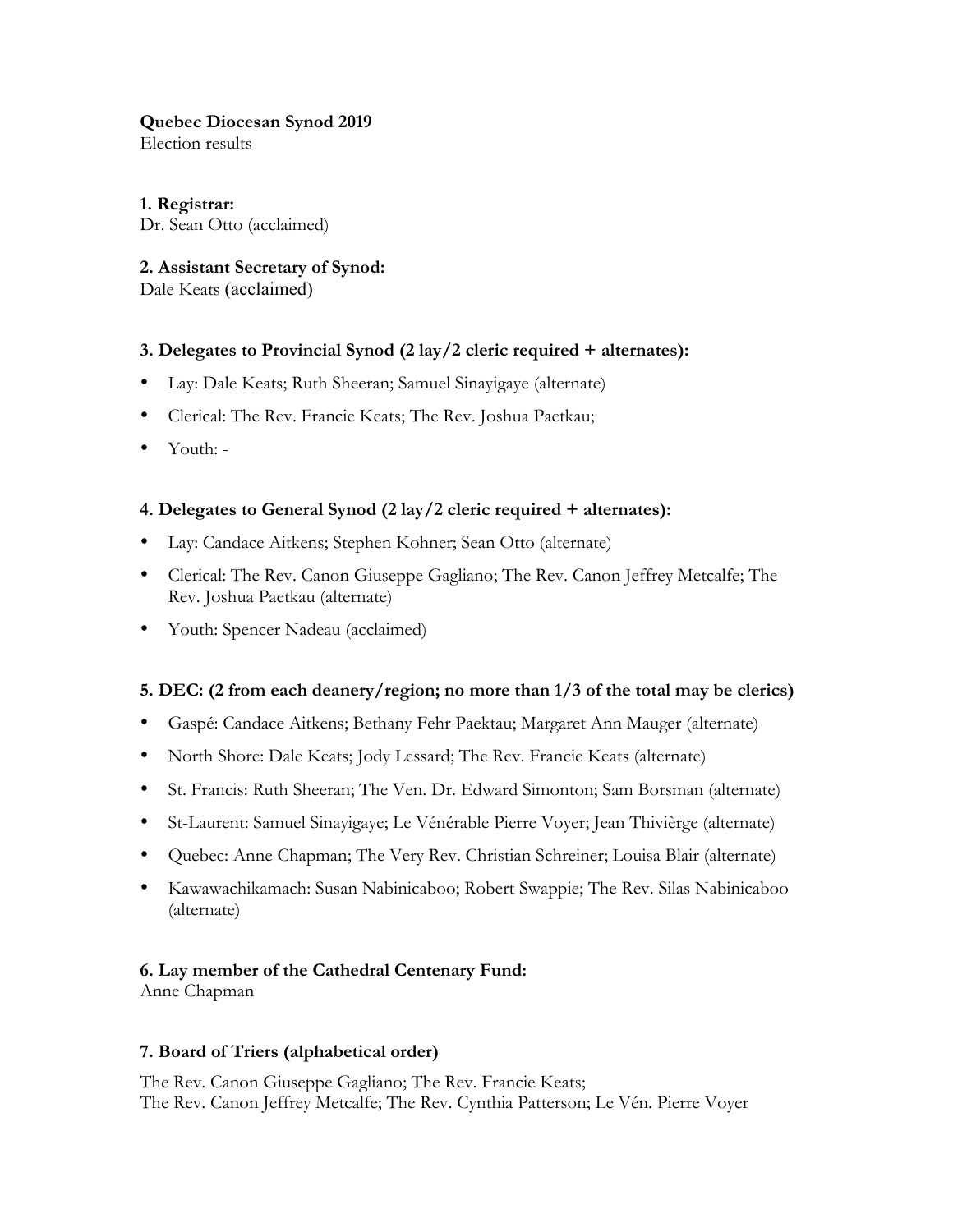# **Main motions approved at the 85th Ordinary Session of the Synod of the Diocese of Quebec, November 21-24, 2019.**

- Election of Dr. Sean Otto as diocesan registrar
- Election of Dale Keats as Assistant Secretary of Synod
- Motion: Canonical amendment #1: Canon 1: Definitions and Interpretations
- Motion: Canonical Amendment #2: Appendix C: Re-name it as Canon 33
- Motion: Canonical Amendment #3: Canon 3, article 3 to read: The current provincial Canon referred to in article 1 shall be published as part of the Quebec Diocesan Canons as Canon 33.
- Motion: Canonical Amendment #4: Appendix A, article 6 to read: Following the election of officers, if that was necessary, the Synod shall recognize and grant Privileges of the House to others at this time or as required at any time during any sitting of Synod.
- Motion: Canonical Amendment #5: Canon 14: Archdeaconries and Deaneries, article 4.B.iii.c) to read: an elected lay person from a Parish where the person who attended Synod as the lay delegate from that Parish has resigned, died, has formally become a member of another vestry within the diocese or has moved their permanent residence outside the boundaries of the diocese of Quebec.
- Motion: Canonical Amendment #6: Canon 14: Archdeaconries and Deaneries article 4.H., at the end of the text, to read: Add the following to end of text: … if this person has not been duly replaced.
- Motion: Canonical Amendment #7: Canon 23, article 3: to amend the first sentence to read: Not later than April 15th of every year and not later than September 15th of every year for summer congregations, the Corporation of each Parish shall submit to Synod, through the Diocesan Office, a report on the full operation of the Parish and the election of Parish officers.
- Motion: Canonical Amendment #8: Canon 26, article 4: to amend the date of March 15th to April 15th.
- Motion: Canonical Amendment #9: Canon 15, article 12: Deputy Church-wardens must be 18 years of age.
- Motion: Canonical Amendment #10: to replace the term "Executive Archdeacon" with "Vicar General".
- Motion: Canonical Amendment #11: Appendix A, article 5.C. to read: The office